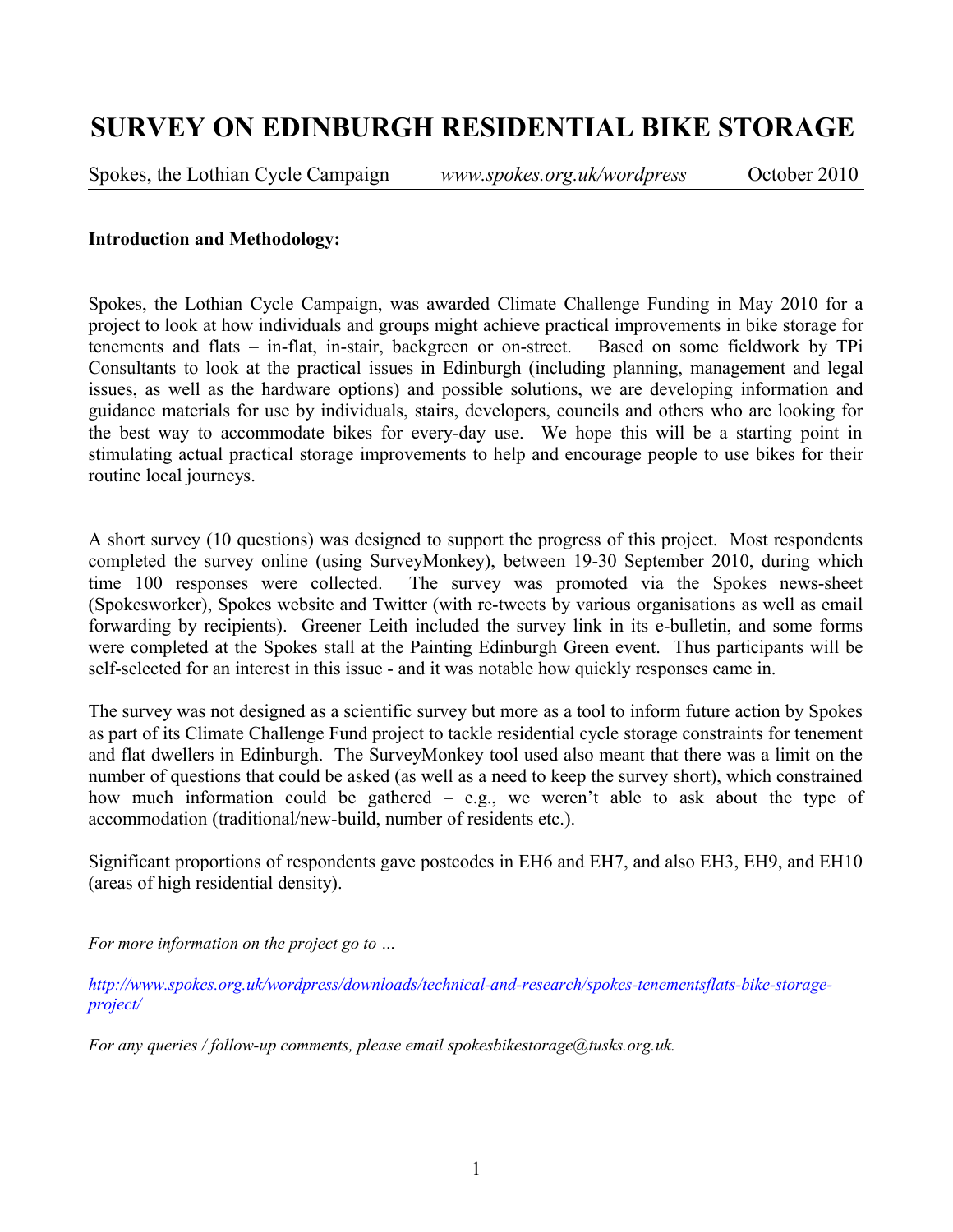## **ANALYSIS OF SURVEY RESPONSES**

## *SUMMARY*

## *"No storage facilities in flat, and would be unable to keep in the stair. Would love to have a bike!"*

- Cycle storage is a significant problem for many tenement/flat residents in Edinburgh the majority (86%) said it was inconvenient to some degree. Nearly a third said that storage problems stopped them from cycling as much as they'd like. Only 14% of respondents said that they didn't experience difficulties. Furthermore, over half of respondents – taken to be generally sympathetic to cycling and bike storage – found other people's bikes to be a problem where they lived too.
- The majority of respondents try and store their bike indoors, somewhere outside parking overnight is not seen as viable given weather, risk of theft, vandalism etc.
- Residents in new-build developments also experience storage problems, despite design standards etc.
- The survey results point to strong interest in tackling storage problems in order to be able to cycle more, suggesting that tackling storage could have a substantial impact on city cycling levels. 40% left comments about using their bike more if problems were resolved.
- The vast majority of respondents (92%) said that clear practical information on possible bike storage solutions (in-flat, in-stair, backgreen or on-street) would be of interest. 85% said they would discuss options with neighbours/ other stairwell residents with a view to collective action (in stairwell/backgreen/on-street); 41% said they would look at buying equipment etc to make practical improvements within their own home. 52% said they would lobby councillors / others to take action on behalf of residents.
- There seems to be significant interest in tackling problems in a more systematic, collective way, to provide quick, easy access to secure, dry storage, at ground-level or on-street. *Will the Council, landlords and developers join tenement/flat residents in real positive action on this?*

## *QUESTION-BY-QUESTION RESULTS*

## **1. IF YOU HAVE A BIKE, how often do you use a bike for your everyday activities such as travel to work / study, shopping, visits, commuting, etc?**

The majority of the 100 respondents are regular / frequent cyclists (unsurprisingly, given the survey promotion method, though people were invited to pass it on to both cycling and non-cycling friends and family too.) 58% cycle most days; 24% cycle once or twice a week. Only 2% never cycle.

## **2. Where do you normally store your bike?**

The majority of respondents store their bikes inside somewhere, though as the survey shows, with significant problems in many cases.

- 45% said "In flat stairwell":
- $\bullet$  34% said "In house / flat".
- 5% said "In separate shed / garage / own garden".
- 3% said other: stair cupboard / our building (a new build) has a bike store / In cellar of tenement,
- 6% said "Outside on-street" and 5% said "Outside in shared garden".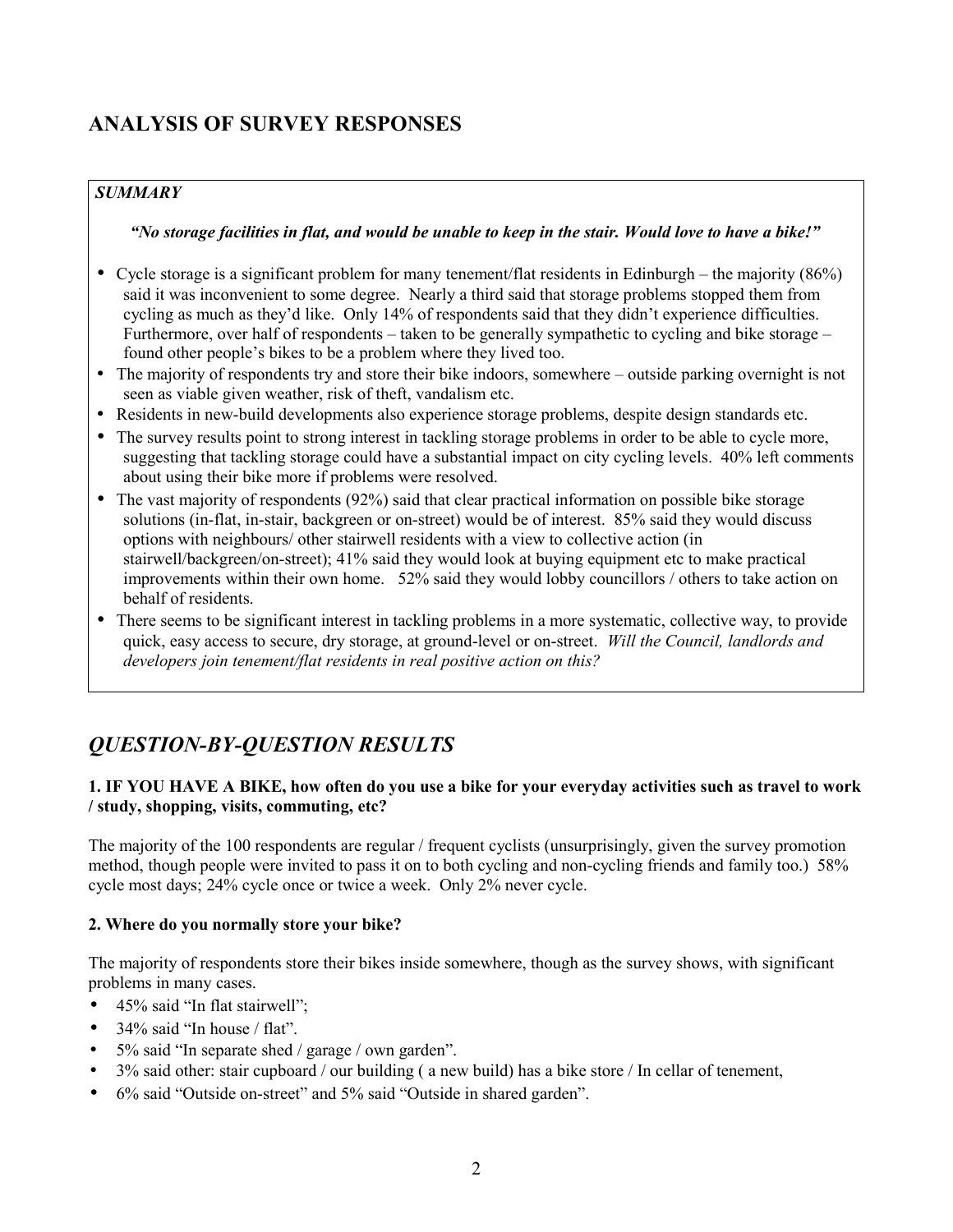#### **3. Do you have any problems storing your bike at your home?**

The majority of respondents experience some level of inconvenience or problem with bike storage, with nearly a third being prevented them cycling as much as they would like to.

32% said "*Yes - it's awkward and stops me using my bike as much as I'd like*".

54% said "*Yes - it's awkward but I still use my bike*" – though it should be borne in mind that a high proportion of respondents will probably be highly committed cyclists (e.g., Spokes members) and as such will endeavour to carry on despite hurdles. [NB It was not possible to identify which respondents were existing Spokes members.]

The survey results point clearly to the scale of the problem at the wider scale: Edinburgh is a city with a high proportion - 60% - of all Edinburgh households living in tenements, and much higher proportions in some wards (source: 2001 census), as indicated in the table below.

Travel to work data for these areas suggests there is a long way to go if it is to meet the CEC Charter of Brussels target of 15% of journeys to work by bike, and tackling residential storage is integral to progress with this.

|                          | Meadows/    |            | Southside / | Fountainbridge |             |
|--------------------------|-------------|------------|-------------|----------------|-------------|
| (from 2001 census)       | Morningside | Leith Walk | Newington   | Craiglockhart  | City Centre |
| population               | 33330       | 25322      | 32094       | 21084          | 22340       |
| number of dwellings      | 14760       | 14930      | 10941       | 8190           | 11454       |
| % of dwellings in flats/ |             |            |             |                |             |
| tenements                | 78.4        | 88.2       | 75.2        | 73.3           | 92.9        |
| % bike to work           | 4.7         | 2.5        | 4           | 2.9            | 2.4         |
| % car drivers to work    | 18.3        | 17.4       | 13.8        | 20.7           | 13.7        |
| % car passengers to work | 4.3         | 3.6        | 4.6         | 5.1            | 3.3         |
| % walk to work           | 27.8        | 21.1       | 31.1        | 17.7           | 33          |
| average household size   | 2.3         | 1.8        | 2.1         |                |             |

69 respondents made additional comments on the problems they experience (indicating the degree of interest in tackling the storage issue, if such a high proportion felt moved to make additional comment), summarised in the bullets below (for the full list of comments, see the annex).

- Inadequate space indoors. Too many bikes, also prams etc.
- Safety issues bikes are stacked and fall down.
- Can block stairs and backgreen access. Problems moving large items around (e.g., removals, deliveries)
- Damage to bikes (spokes, cables etc) from crowding; risk of injury to people; chipped paint; dirt on floor / clothing from mud / salt in winter.
- Damage to bikes if left outside rain, vandalism.
- Theft is a huge problem particularly if bikes are left outside but also within stairwells (stairwell doors may not be closed or locked properly).
- Stairs are a problem too many, especially if shopping / children to manage. May be curved, or too narrow to carry a bike safely.
- The hassle of extracting / storing a bike means that bikes are far less likely to be used for ad hoc trips, particularly shorter distances (the bike will only come out when the alternative is worse!!)
- Unused / abandoned bikes take up space, and may encourage dumping of other stuff too.
- No space for visitors' bikes [people's homes are trip destinations for others, of course]
- Complaints from / conflicts with neighbours (e.g., if residents consider a landing or space 'theirs' given proximity)
- Pressure from landlords / factors to remove bikes
- Nowhere to clean or maintain bikes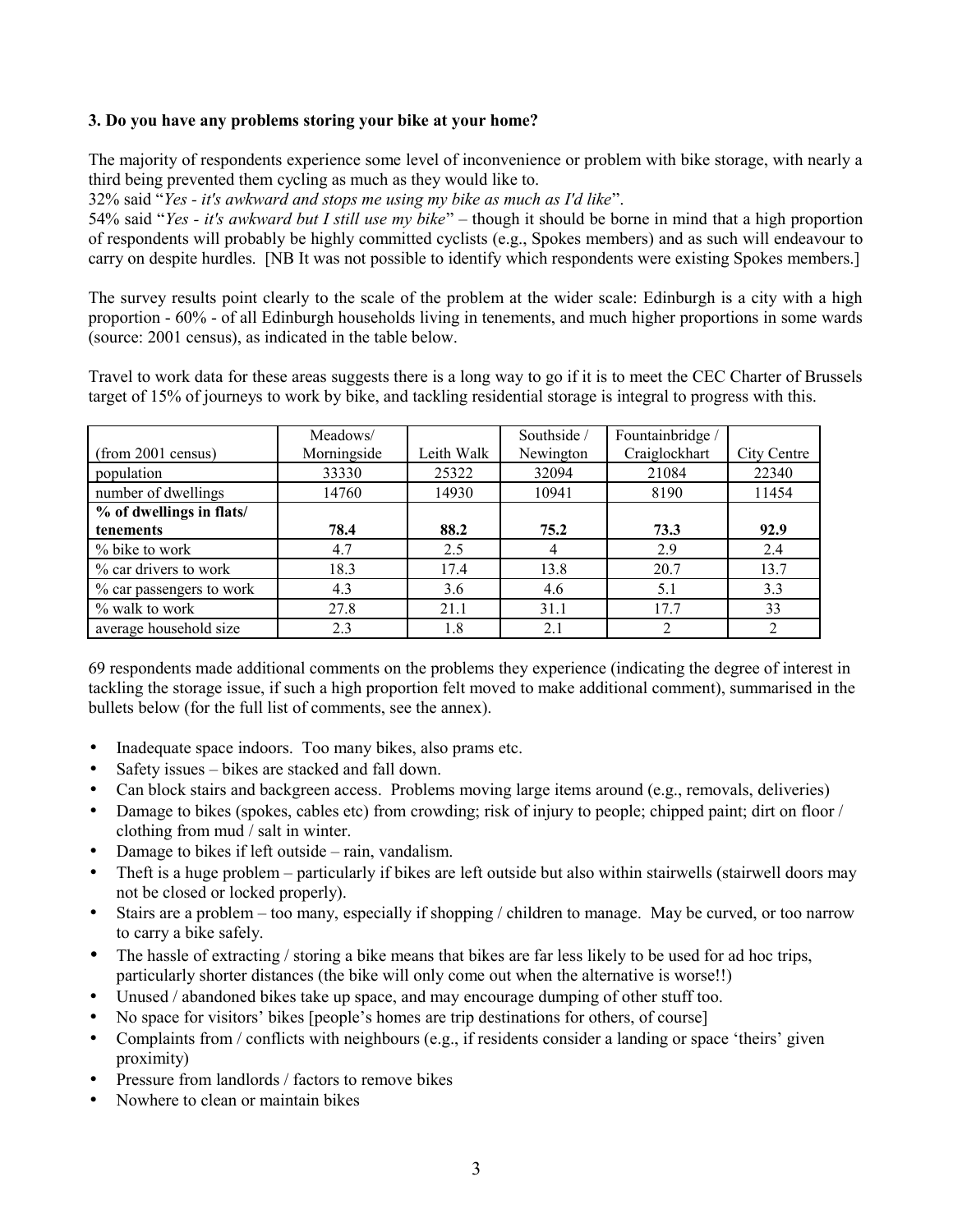Limited street-level storage is a real problem for families, with obvious negative implications for initiatives aimed at encouraging cycling as transport for the next generation too, whether as passengers on parental bikes or in becoming independent cyclists in due course.

#### **Some illustrative quotes…**

*"There is not enough secure storage for my bike. I will still use it but it puts me off. I just moved to live on the 3rd floor and if I have to carry it up to my flat to make sure it's safe I will stop cycling."*

 *"There's nowhere ideal to lock it downstairs so I have to carry it up three flights of stairs plus whatever I'm normally carrying. I could lock it downstairs but I would be constantly worried about its security so it ends up safely locked on the third floor and I use it less often because of this."*

*"The bikes take up a fair amount of space in our small flat and we live on the top floor, so it's a long hike up! But there is no place else to put them.... the stairwell is small and always full of bikes and leaving bikes outside just isn't an option."*

 *"I've had experience with other flat owners complaining about there being so many bikes in the stairwell to the point where the council got involved and forced tenants to remove their bikes. This was a conflict which would not have happened had there been designated storage space for bikes."*

#### **And in relation to new-build flats**

[NB - it wasn't possible to distinguish between residents in traditional tenements and newer developments]

*"Our building (a new build) has a bike store downstairs. It's badly planned and it's very difficult to get the bike in and out (it has 2 doors at an angle from each other - one of which apparently is a fire door), and you then still have to manoeuvre the bike through the front door that opens at another angle from the direction of the bike store. The room is small and lots of people who don't use their bikes often have them stored on a pile. If more people were to actively use their bikes it would be even more difficult to use the bike store."*

*"While a bike store was built as part of the development C.2000, there are more bikes than the store has capacity for - cycling too popular? Store too small?"*

#### **4. If you said that problems storing your bike affect your use of it, would you use your bike more if your problems were solved? If so, please describe how.**

40% of respondents left comments expressing strong interest in tackling storage problems in order to be able to cycle more, suggesting that tackling storage could have a substantial impact on city cycling levels. In essence, residents need quick, easy access to secure, dry storage, at ground-level or on-street.

#### **Some illustrative quotes…**

*"If the bike was stored (securely) either at the foot of the stairwell or outside the building then I think I'd be more tempted to use the bike for my everyday journeys. Also if the storage had a locker area for your accessories/waterproof clothing, this would help greatly."*

*"I would use my bike more if it was more easily accessible."*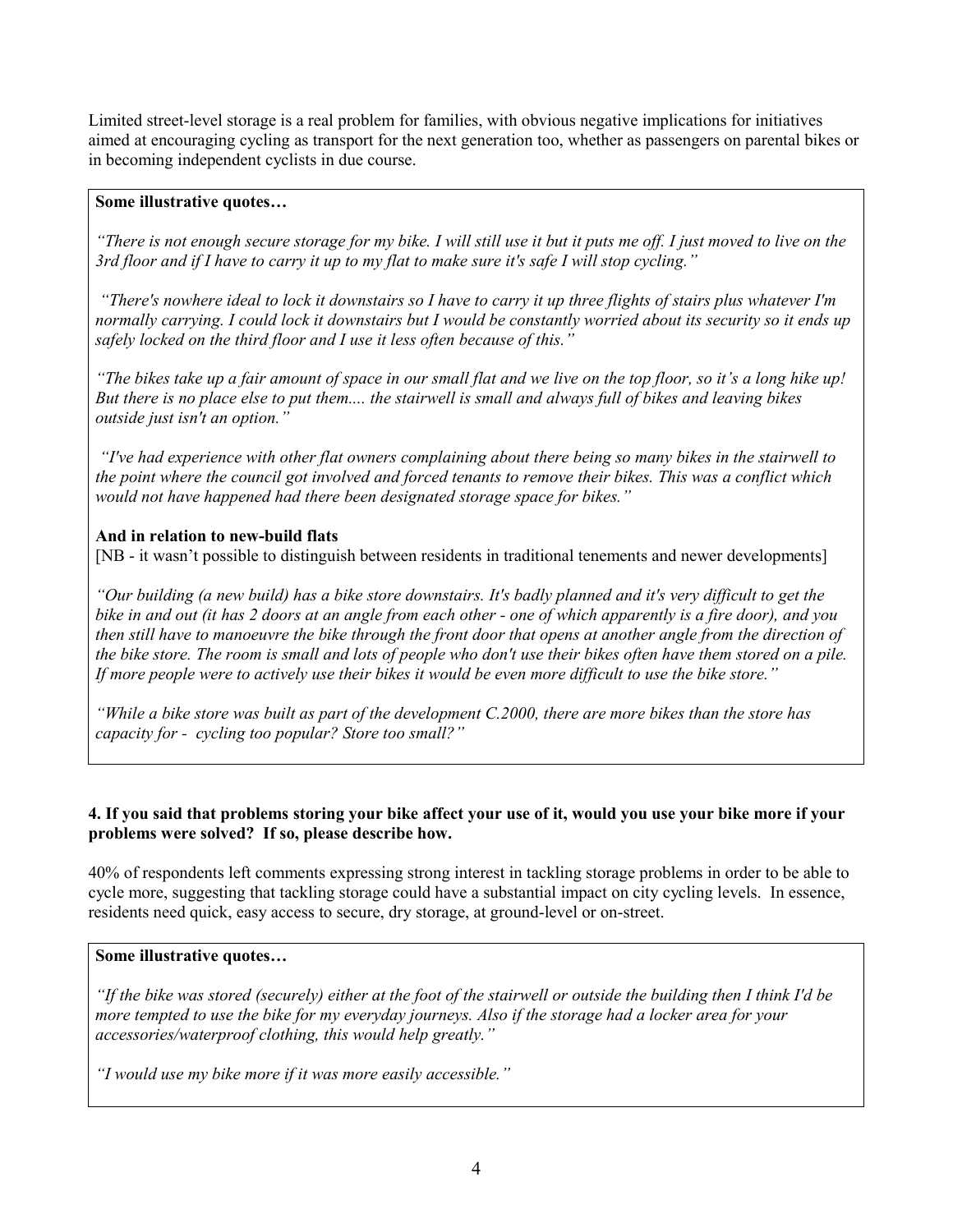*"Absolutely. In my previous flat in Edinburgh, I was the only one who had a bike and I could easily roll it in, lock it, and roll it out. Now I find myself using it less and less because of the hassle of getting it out of the small area where all the other bikes are stored."*

*"Yes. If the bike was outside, easily accessible, and ok to be left in a state that I could use it immediately* [some people find they need to remove wheels/saddles etc] *I would use it a lot more. My flat is on the fourth floor so again, carrying up and down, with shopping, work bag etc. etc. puts me off. … Essentially, like car users, if I could get going within a matter of seconds/minutes that would be perfect."*

*"If I had a safe place to store my bike at ground level I would be far more active and could get more done in the day."*

**And of course there are other issues that need to be tackled too…**

*"Yes - I'd use it for some journeys where there was a safe cycle route (your maps are great by the way). The lack of safe cycle routes is a larger barrier to use in general."*

### **5. If you do NOT currently have a bike... would you have problems storing one at home? If 'yes', please outline the problems (briefly)**

10 said 'yes'. (However, given that only 2% were non-cyclists, presumably some respondents were answering with flatmates / partners etc in mind.)

#### **Some illustrative quotes…**

- *I don't have room in the flat for it. My neighbour stores hers on the stairway outside my door (which is fine by me) but there's not enough room to store another one and people couldn't get past if I tried. We've had bikes stolen from the bottom of the stairwell and they wouldn't last in the back garden either. We do have a large metal storage container at the bottom of the stairwell but it's too small for bikes.*
- *My bike was recently stolen from a railing near my flat, I had complaints from the neighbour about storing it inside on the ground floor, possible solutions thought of were to have a bike hoist like in Dutch houses. This would keep the ground floor clear and fire risk down whilst not needing to carry the bike 3 floors up each time. Another solution is a bike rack inside properly mounted.*
- *Already one bike and a desk on the landing shared between two flats, so definitely no more room for another bike. Inside the flat there's no further storage for a bike either.*
- *No storage facilities in flat, and would be unable to keep in the stair. Would love to have a bike!*

[NB In the Scottish Executive's *Cycling in Scotland 2005* report, Table 2.12 shows that 5 percent of houses with no cyclists gave "I don't have anywhere to keep a bike at home" as a reason for not cycling [\(http://www.scotland.gov.uk/Publications/2006/01/17105205/3\)](http://www.scotland.gov.uk/Publications/2006/01/17105205/3).]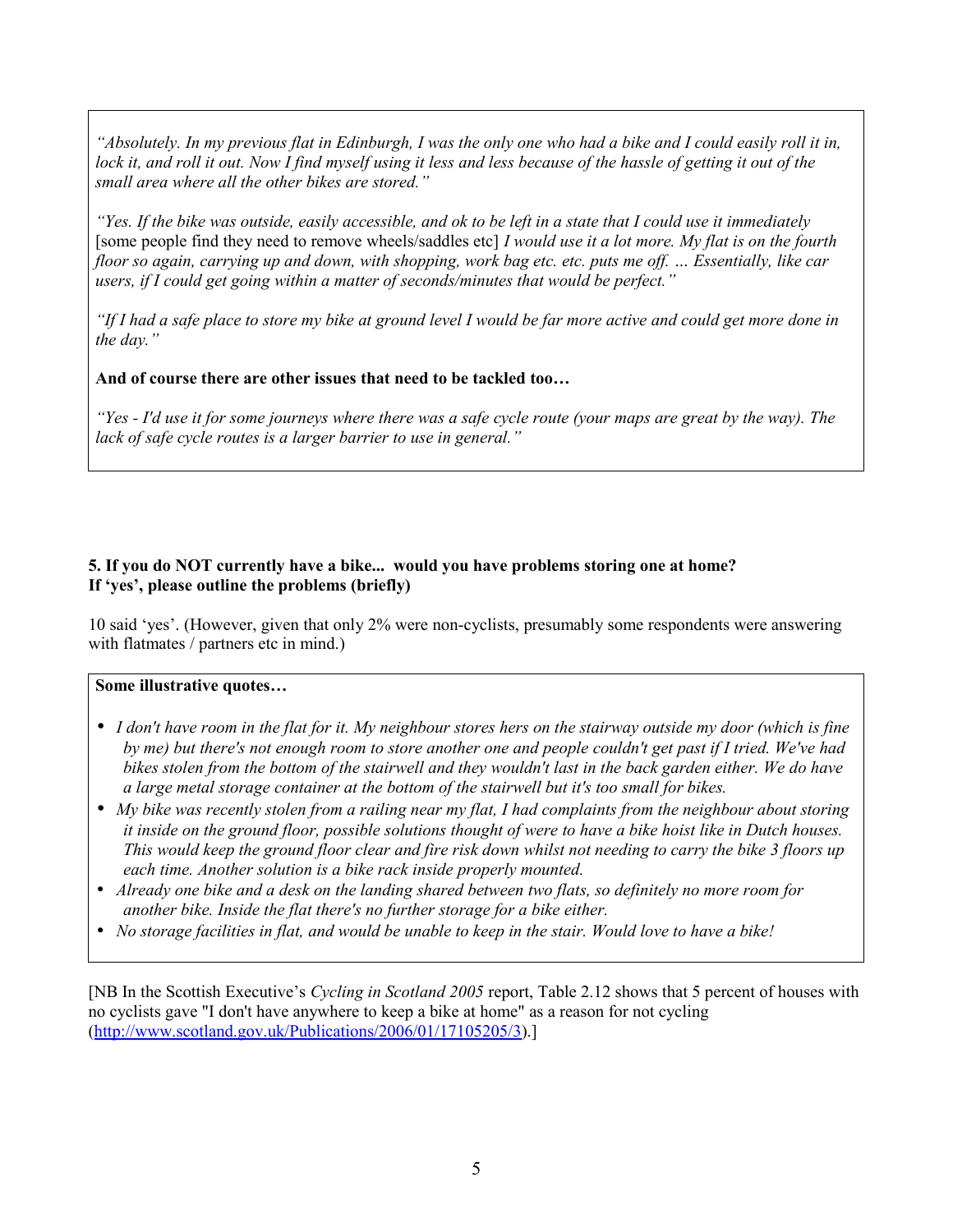#### **6. If you do NOT currently have a bike, would you get and use one on a regular basis if it was easy to store at or near home?**

Only a very small number of respondents (2) currently don't have a bike. There were 2 answers to 'yes - rather than use the car', and one to each of 'yes - rather than walk' and 'yes - rather than bus' (probably reflecting different choices on different days etc.)

#### **7. [Whether or not you have your own bike] Do other people's parked bikes at home cause you any trouble?**

52 % said 'yes', other people's parked bikes cause problems.

The respondents, as largely regular cyclists, might be expected to be sympathetic to cycling and cycle storage, yet over half of them feel inconvenienced by bikes whether their own or other. This suggests that bike storage is very definitely a real problem for tenement / flat residents in the round.

Furthermore, a significant number of people referred to unused / abandoned bikes, which is another issue which might make a real difference if somehow tackled systematically. Tackling abandoned bikes might be easier than providing new storage in a good number of cases. The Bike Station are able to respond to reports received on abandoned bikes (collecting them after following specific steps to try and identify / find the owner etc), but would a systematic programme be worth investigating (e.g., something that tackles all stairs in an area, or placing notices inside doors etc, rather than just relying on individual initiative to take action, when the knowledge may be lacking on possible options e.g., the Bike Station's scheme).

#### **Some illustrative quotes …**

*"There is a bit of space at the bottom of the stair which could probably be really well used for vertical storage of bikes, but there are two bikes locked up there covered in dust- I think the owners have long since moved away."*

*"All the bikes are piled in different corners and the majority are not used, so they occupy spaces available for usable bikes."*

 *"One of my neighbours attaches his bike to the railings on the second floor of my stairwell. Very easy to get around it if you aren't carrying anything. As soon as you try to get something past i.e. shopping, when I had a washing machine delivered, it all becomes a bit tricky."*

*"Difficult to get around narrow stairwell anyway, with other bikes locked to the railings, makes more difficult because the bikes get caught on each other."*

 *"If anyone else at home had a bike I would not have room."*

*"Not enough space for all the stairwell's bikes."*

*"My tenement stair is missing three supports for the banister near the bottom because thieves have kicked them out to steal bicycles attached to them. It's already not safe for toddlers, and won't be safe for anyone if another one goes, but it's really difficult to ensure that people (especially visitors to rental flats) don't park there."*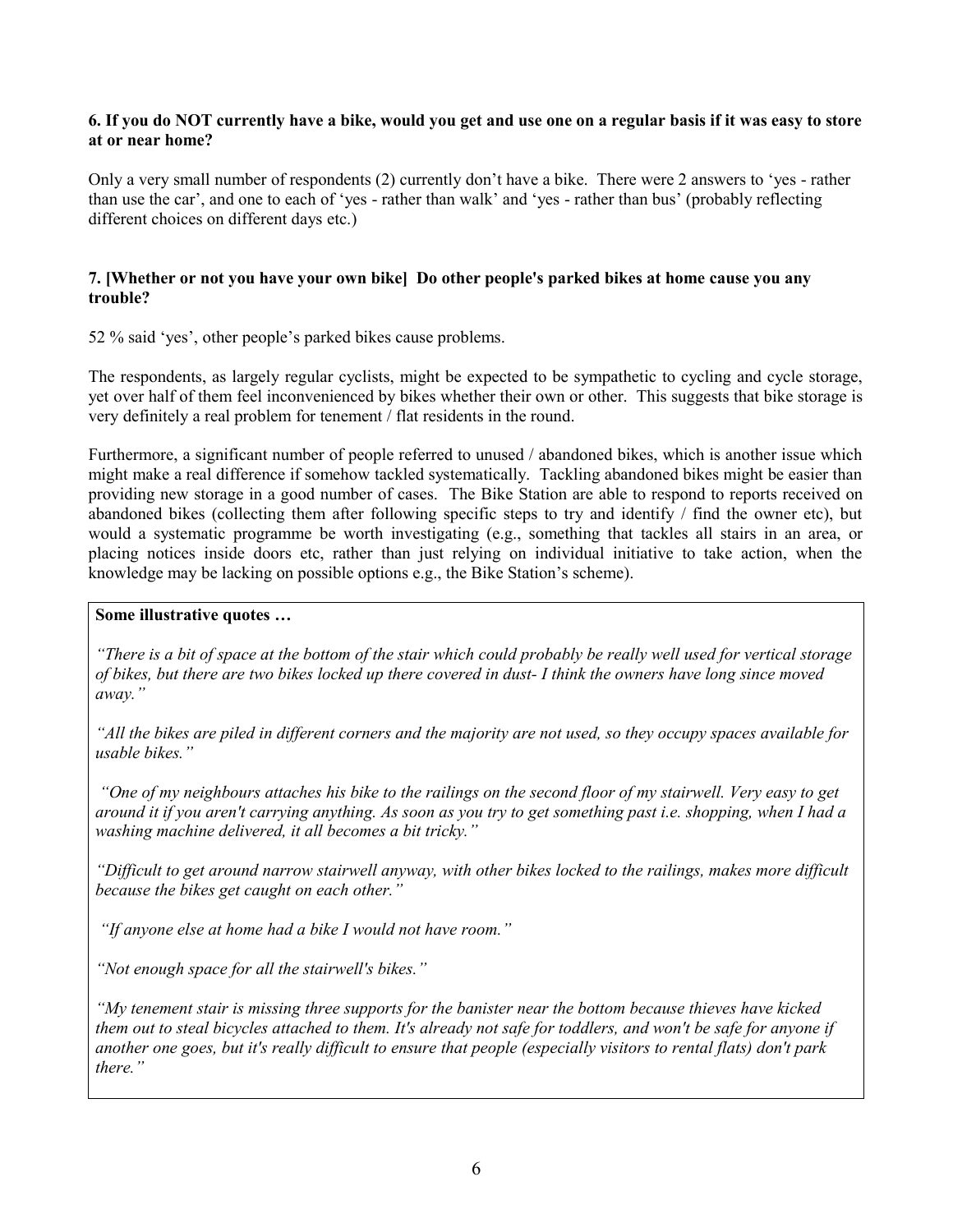### **8. Would clear practical information on possible bike storage solutions (in-flat, in-stair, backgreen or onstreet) be of interest to you?**

Encouragingly, given the aims of this project, 92% said "Yes"!

#### **9. If you had this type of information on tackling storage, what might you be interested in doing next?**

Again, a high level of interest in taking practical action, particularly on a collective level – perhaps reflecting a strong feeling that in-flat solutions will have limited applicability really (especially for those in high-turnover rented accommodation – students etc) and a greater impact could be made by action at the neighbourhood level.

There is significant demand for quality (reasonably secure) on-street bike storage (as opposed to bike parking provision in the form of Sheffield racks, useful though those undoubtedly are for visitors, shoppers etc.

- 85% (n=75) said yes to "Discuss with neighbours/ other stairwell residents with a view to collective action (in stairwell/backgreen/on-street)"
- 41% (n=36) said yes to "Buy equipment etc to make practical improvements within your own home"
- $52\%$  (n=46) said yes to "Lobby your councillors / others to take action on your / other residents' behalf"

88% of respondents replied positively (i.e., choosing at least one of the options above), and many left comments. During the course of the survey various comments were made that suggest that many people have been thinking about a wide range of ways to be able to cycle more easily more often, e.g.,

- Get an old 'utility' bike that's relatively unattractive to thieves, rather than an expensive new one
- Use a folding bike
- Hang the bike over stairwell railings with straps
- Use pulley hoists in the hall
- Install rings etc in the stairwell floor / walls to lock bikes to
- Store bikes vertically [with brackets / racks]
- Wall-mount bikes near entrances
- Improve the storage arrangement of bikes to make better use of available space

#### **Some other verbatim comments:**

*"… people don't have a bike at all because there is no secure, accessible and dry storage."*

*"Security is the main issue. Myself and my partner have had several bikes stolen, and theft attempts from our stairwell, so I would want to know how to store our bikes in the stairwell (or perhaps in a joint storage area somehow) securely."*

#### **On collective solutions:**

*"If we had a means of securely parking our bicycles on the road (like cars do) this would reduce the barriers to cycling. ... No-one expects motorists to carry their car up and down stairs. Secure on-road parking for bicycles would take up considerably less space than a car and would help give the message that cycles were a recognised form of transport."*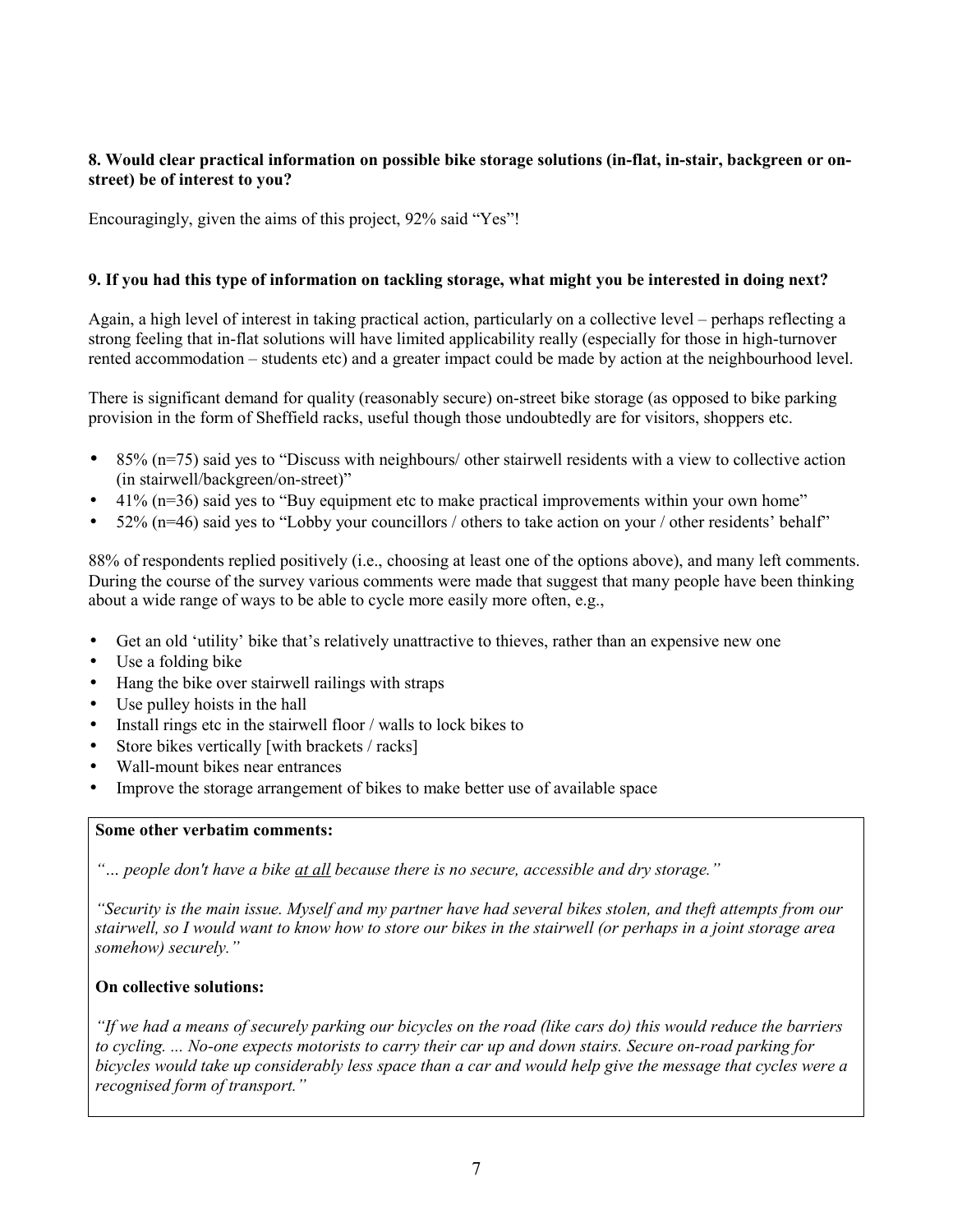*"I don't particularly know my neighbours and I live in rented accommodation so for me the best action would be if larger community bodies for example the council realised there is a demand for more safe bike storage and provided that for its community. You see enormous bike sheds in other cities across the world but nothing like that in Edinburgh. I am sure if the city provided better bike storage facilities you would see a rise in people using bikes (it is fairly common sense) and whilst I understand there are many other projects needing funding from the council I think it would be money well spent to invest in long-term safe bike storage across the city, especially around residential areas as the common flats in Edinburgh do not have enough space for bikes to be stored in them."*

*"I've seen on the internet that some European countries have hi-tech bike storage which takes up little space and keeps the bikes secure from thieves and from the weather (automated stacking systems). While it would be unrealistic to expect these city-wide, it is time for such solutions to be examined and introduced in certain areas of Edinburgh."*

*"If Edinburgh is to be a cycle friendly city, this issue must be addressed."*

 *"We have good cycle storage in our tenement but it's constantly full - often with bikes that never seem to be used. If we could have secure, or at least covered, cycle storage in the city centre/near residential areas, so that there is more space for storage this wouldn't be such a problem."*

 *"Our flat is too small to hang bikes, I've done that previously (though not in a tenement flat). As a family we're keen cyclists (two bikes and a tandem), but i almost never use my own bike these days due to a combination of the storage problem and coping with a toddler on the stair. We're thinking of moving flat, but the nicest place we've seen has no ground-level storage at all, not even for a buggy - the backgreen is accessed down steps and there is no other way of reaching it. Bike storage in tenements is a significant problem for a lot of people."*

 *"It can be really difficult for people in rented housing to make changes to their accommodation, particularly younger tenants - including students, but plenty of young professionals are also affected) who tend not to stay long-term at one address - often because the landlords and agencies who let to them provide a poor service. …. if you plan to move on in a year or so, you don't want to spend lots of money on improvements or hassle your landlord to do the work (or even to give you permission to do the work yourself)"*

## **On on-street storage:**

*"There really isn't space for cycle storage on the back green or in the stairwell, if there was we have used this solution before now. In my street we really need on street parking."*

*"On street lockers required as stair and access to backgreen to small for storage and too difficult."*

 *"The new flat development next to my block has a great outdoor cycle cage for the residents there. The block I'm in doesn't have a garden. But, there is a lot of space outside where bike lockers/cage could be placed on the main street or even in a section of the small play park that isn't used."*

*"I like the Tollcross Energy & Carbon Saving group's bike rack scheme, and would be interested helping our community group (Transition Edinburgh South) to partner with Spokes to offer our local residents a similar offer."*